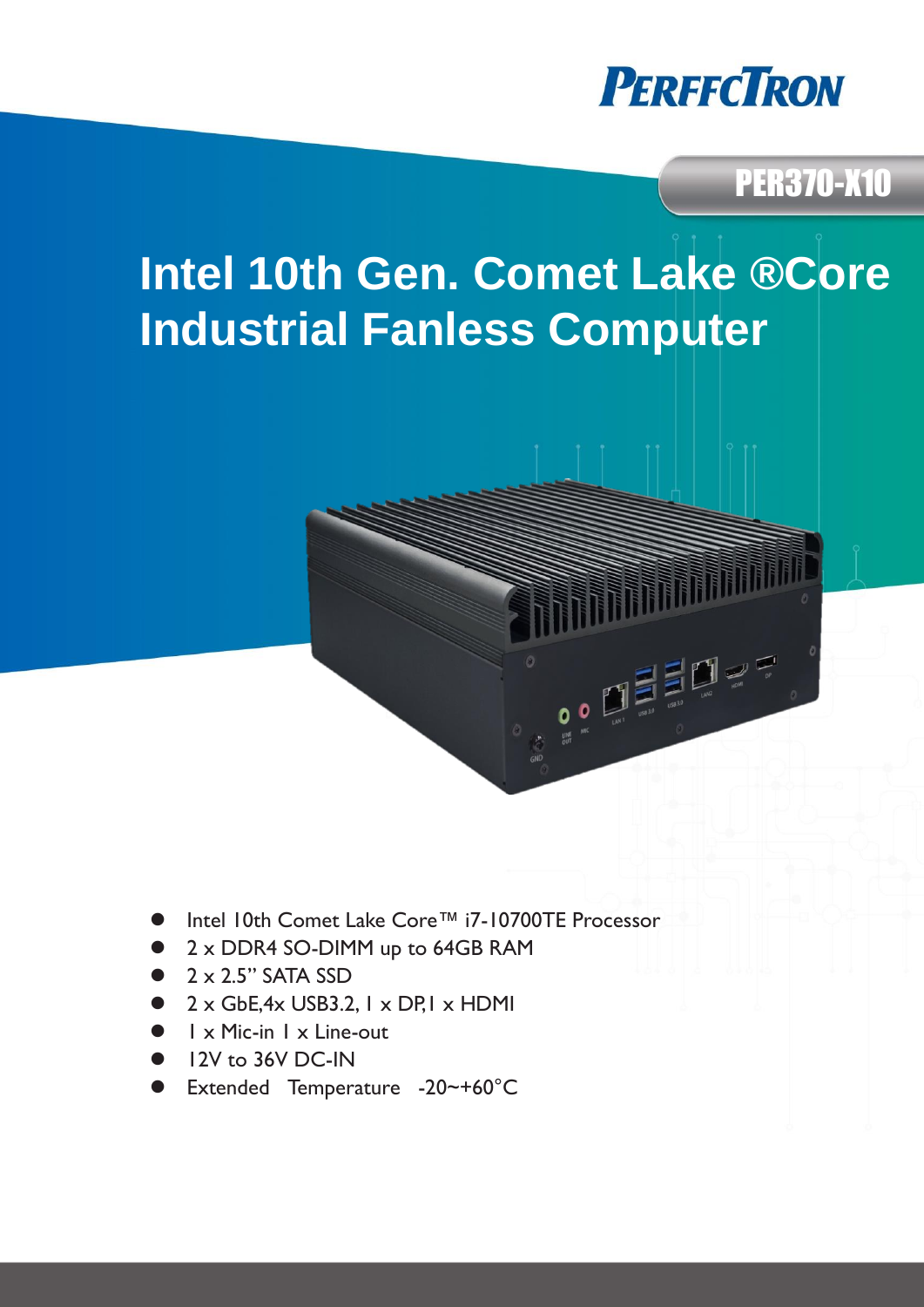

## **Specifications**

| SYSTEM                |                                                                       |
|-----------------------|-----------------------------------------------------------------------|
| <b>CPU</b>            | Intel <sup>®</sup> 10th Gen Core™ i9-10900TE                          |
|                       | Intel <sup>®</sup> 10th Gen Core <sup>™</sup> i7-10700TE              |
| Memory type           | 2 x DDR4 SO-DIMM 64GB                                                 |
| Chipset               | Intel <sup>®</sup> Processor Integrated                               |
| <b>TPM2.0</b>         | TPM Header / (support optional TPM module board NPCT750)              |
| <b>STORAGE</b>        |                                                                       |
| 2.5" HDD/SSD          | 2 x 2.5" Easy swap HDD/SSD Tray                                       |
| <b>EXPANSION SLOT</b> |                                                                       |
| M.2                   | M.2 2230 E-Key                                                        |
| M.2                   | M.2 2280 M-Key                                                        |
| mPCle                 | $\mathbf{1}$                                                          |
| PCIe SlotX4           | $\mathbf{1}$                                                          |
| <b>ETHERNET</b>       |                                                                       |
| Ethernet              | 2 x Intel GbE LAN (Intel® I219-LM Giga LAN + Intel® I211-AT Giga LAN) |
| <b>REAR I/O</b>       |                                                                       |
| DisplayPort           | 1 x DisplayPort + 1 x HDMI                                            |
| Ethernet              | 2 x RJ45 GbE LAN                                                      |
| Audio I/O             | $1 \times$ Mic-in + $1 \times$ Line out                               |
| <b>USB Port</b>       | 4 x USB3.2 Gen2                                                       |
| DC-IN                 | 4P Rugged Terminal connector                                          |
| <b>FRONT I/O</b>      |                                                                       |
| Power Button          | $\mathbf{1}$                                                          |
| Power LED             | $\mathbf{1}$                                                          |
| HDD LED               | $\mathbf 1$                                                           |
| <b>PHYSICAL</b>       |                                                                       |
| Dimension (Wx D x H)  | 200 x 260 x 90mm                                                      |
| Operating Temp.       | $-20$ $\sim$ $+60^{\circ}$ C - ET                                     |
|                       | $-40$ ~ +70°C – UT (By Request)                                       |